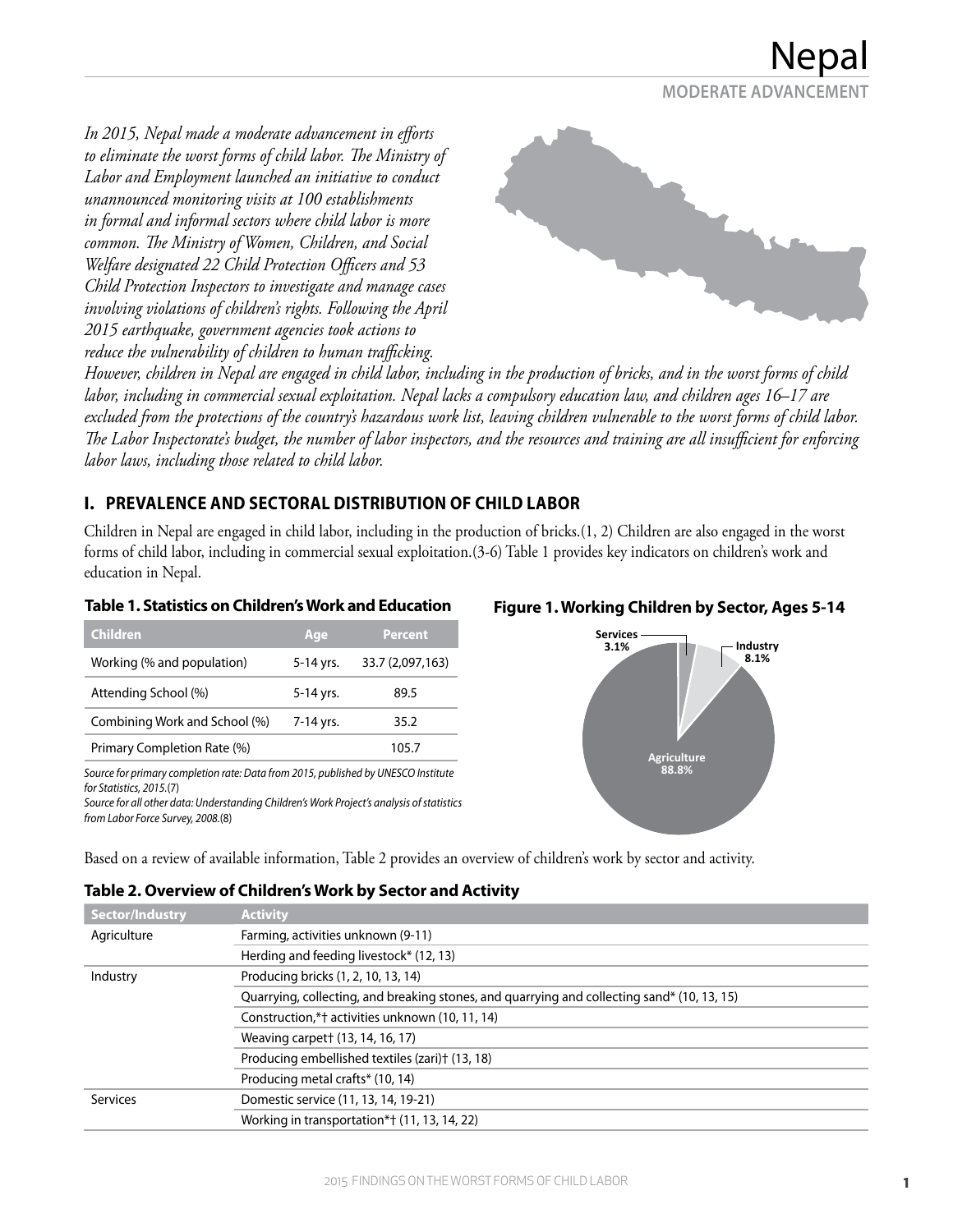**MODERATE ADVANCEMENT**

| Sector/Industry                                   | <b>Activity</b>                                                                                                     |
|---------------------------------------------------|---------------------------------------------------------------------------------------------------------------------|
| Services                                          | Working in hotels,* restaurants,* and tea shops* (3, 10, 13)                                                        |
|                                                   | Portering* (13, 14, 23)                                                                                             |
|                                                   | Collecting and selling recyclable waste (10, 24)                                                                    |
| <b>Categorical Worst Forms</b><br>of Child Labor‡ | Commercial sexual exploitation, sometimes as a result of human trafficking (3, 13, 25, 26)                          |
|                                                   | Domestic work* and begging,* each as a result of human trafficking (3, 6, 21, 27)                                   |
|                                                   | Forced labor in the production of embellished textiles (zari) sometimes as a result of human trafficking (3, 6, 28) |
|                                                   | Forced labor in agriculture,* producing bricks, quarrying and breaking stones, and weaving carpets (6, 16, 29, 30)  |
|                                                   |                                                                                                                     |

#### **Table 2. Overview of Children's Work by Sector and Activity (cont)**

\* Evidence of this activity is limited and/or the extent of the problem is unknown.

† Determined by national law or regulation as hazardous and, as such, relevant to Article 3(d) of ILO C. 182.

‡ Child labor understood as the worst forms of child labor *per se* under Article 3(a)–(c) of ILO C. 182.

Children are trafficked within Nepal and to India, the Middle East, Asia, and Sub-Saharan Africa for commercial sexual exploitation.(3, 25, 26) Nepali children are trafficked to India for various types of work, including in the leather and garments industries.(31, 32)

Research indicates that not all children in Nepal have access to education, which increases their risk of engaging in the worst forms of child labor. Some rural villages do not have secondary schools, causing some children to walk for hours to attend classes.(33) The costs of teacher's fees, books, and uniforms are prohibitive for many families, and some children, often girls, are not sent to school.(34, 35) In addition, a lack of sanitation facilities in schools also deters some girls from attending.(36) Children with disabilities face barriers to education in some cases, including denial of school admission.(37)

Earthquakes in April and May 2015 increased children's vulnerability to human trafficking and labor exploitation due to the widespread closure of schools and the destruction of services and infrastructure.(38, 39)

## **II. LEGAL FRAMEWORK FOR THE WORST FORMS OF CHILD LABOR**

Nepal has ratified most key international conventions concerning child labor (Table 3).

#### **Table 3. Ratification of International Conventions on Child Labor**

| <b>Convention</b>                                                                          | <b>Ratification</b> |
|--------------------------------------------------------------------------------------------|---------------------|
| ILO C. 138, Minimum Age                                                                    |                     |
| ILO C. 182, Worst Forms of Child Labor                                                     |                     |
| UN CRC                                                                                     |                     |
| UN CRC Optional Protocol on Armed Conflict                                                 |                     |
| UN CRC Optional Protocol on the Sale of Children, Child Prostitution and Child Pornography |                     |
|                                                                                            |                     |



Palermo Protocol on Trafficking in Persons

The Government has established laws and regulations related to child labor, including its worst forms (Table 4).

#### **Table 4. Laws and Regulations Related to Child Labor**

| <b>Standard</b>                                                    | Yes/No | Age | <b>Related Legislation</b>                                            |
|--------------------------------------------------------------------|--------|-----|-----------------------------------------------------------------------|
| Minimum Age for Work                                               | Yes    | 14  | Section 3(1) of the Child Labor (Prohibition and Regulation) Act (40) |
| Minimum Age for Hazardous Work                                     | Yes    |     | Section 3(2) of the Child Labor (Prohibition and Regulation) Act (40) |
| Prohibition of Hazardous Occupations<br>or Activities for Children | Yes    |     | Schedule 1 of the Child Labor (Prohibition and Regulation) Act (40)   |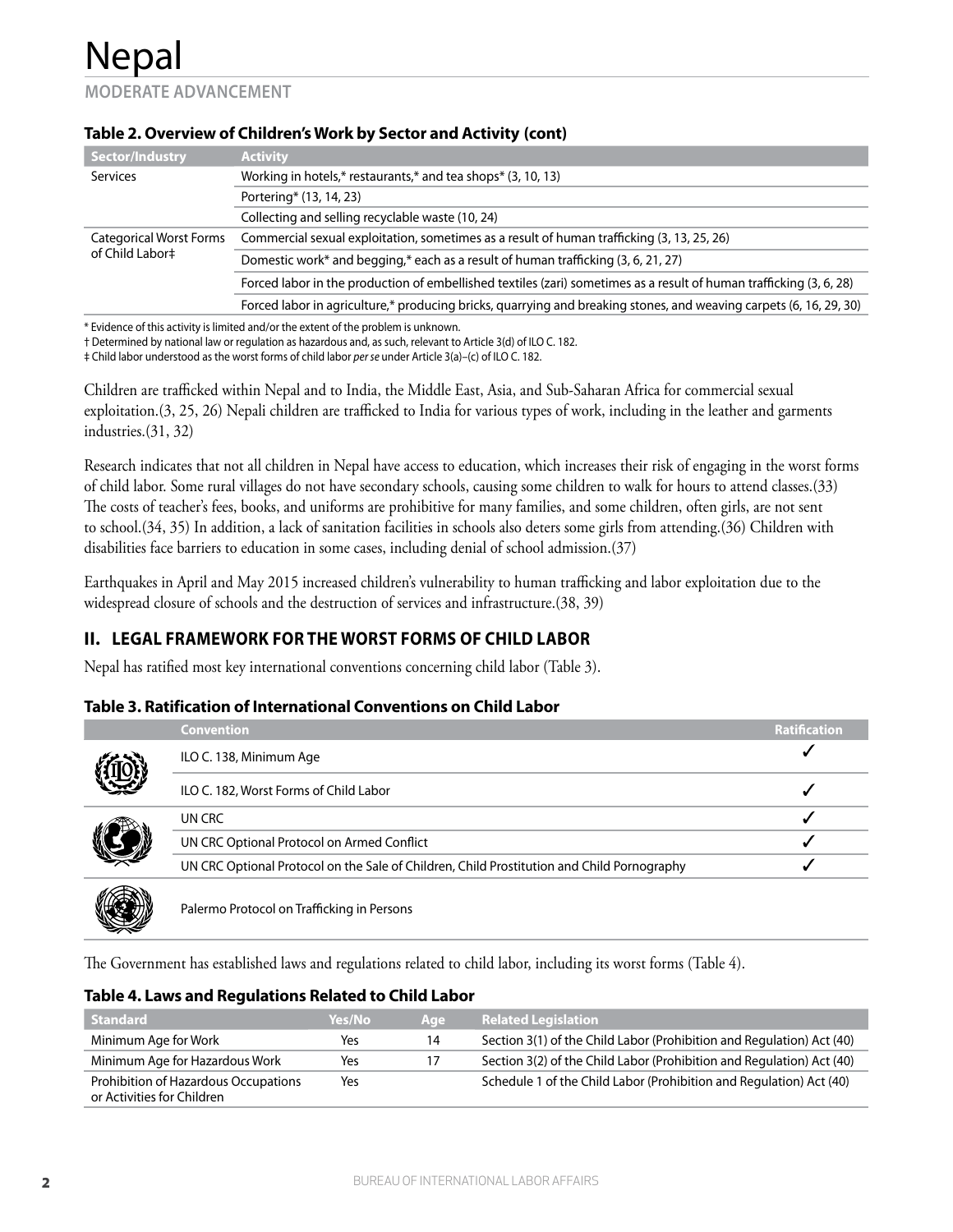| <b>Standard</b>                                                     | Yes/No  | Age | <b>Related Legislation</b>                                                                                                                                                                                               |
|---------------------------------------------------------------------|---------|-----|--------------------------------------------------------------------------------------------------------------------------------------------------------------------------------------------------------------------------|
| Prohibition of Forced Labor                                         | Yes     |     | Section 4 of the Bonded Labor (Prohibition) Act; Section 4 of the<br>Child Labor (Prohibition and Regulation) Act; Sections 3, 4, 15(1),<br>and 15(2) of the Human Trafficking and Transportation Control<br>Act (40-42) |
| Prohibition of Child Trafficking                                    | Yes     |     | Sections 3, 4, 15(1), and 15(2) of the Human Trafficking and<br>Transportation Control Act (42)                                                                                                                          |
| Prohibition of Commercial Sexual<br><b>Exploitation of Children</b> | Yes     |     | Sections 3, 4, 15(1), and 15(2) of the Human Trafficking and<br>Transportation Control Act; Sections 16(2) and 16(3) of the<br>Children's Act (42, 43)                                                                   |
| Prohibition of Using Children in Illicit<br><b>Activities</b>       | No      |     | Section 16(4) of the Children's Act (43)                                                                                                                                                                                 |
| Minimum Age for Compulsory<br><b>Military Recruitment</b>           | $N/A^*$ |     |                                                                                                                                                                                                                          |
| Minimum Age for Voluntary Military<br>Service                       | Yes     | 18  | Military Service Regulations (44)                                                                                                                                                                                        |
| <b>Compulsory Education Age</b>                                     | No      |     |                                                                                                                                                                                                                          |
| Free Public Education                                               | Yes     |     | Section 16D of the Education Act (45)                                                                                                                                                                                    |

#### **Table 4. Laws and Regulations Related to Child Labor (cont)**

\* No conscription (46)

On September 20, 2015, Nepal adopted a new Constitution, which carried over provisions of the Interim Constitution prohibiting the exploitation of children; the employment of children in factories, mines, and other hazardous occupations; and child trafficking. Provisions from the interim Constitution prohibiting human trafficking, bonded labor, and forced labor were also carried over to the new Constitution.(10)

During the previous reporting period, the Ministry of Land Reform and Management drafted a Bonded Labor Bill, which addresses the elimination of all forms of bonded labor in agriculture, including the Haruwa and Charuwa systems. The bill continues to await finalization by an Inter-Ministerial Committee.(47)

The Child Labor (Prohibition and Regulation) Act sets the minimum age for hazardous work at 17 by defining a child as a minor who has not completed the age of sixteen years. This law is not consistent with international standards as it fails to protect children age 17 from work that could jeopardize their health and safety.(40, 48) The types of hazardous work prohibited for children do not cover brickmaking, a sector in which there is evidence that work involves carrying heavy loads and exposure to hazardous substances.(1, 40)

The legal framework does not specifically prohibit slavery as a form of forced labor.(40-42) While the Human Trafficking and Transportation Control Act increases penalties in cases of child trafficking for prostitution, the legal framework does not include increased penalties for cases involving child trafficking for forced labor.(42) The legal framework also does not explicitly prohibit offenses related to the use of a child in the production of pornography and pornographic performances or the possession of child pornography.(43) While the Children's Act criminally prohibits the use of children in the distribution of drugs, the law does not prohibit the use of children in the production of drugs and it does not extend to children who are 17 years of age.(43)

There is no compulsory age for education, which increases the risk of children's involvement in child labor.(45)

## **III. ENFORCEMENT OF LAWS ON THE WORST FORMS OF CHILD LABOR**

The Government has established institutional mechanisms for the enforcement of laws and regulations on child labor, including its worst forms (Table 5).

|  | Table 5. Agencies Responsible for Child Labor Law Enforcement |
|--|---------------------------------------------------------------|
|  |                                                               |

| <b>Organization/Agency</b>                                               | Role                                                                                                                                          |
|--------------------------------------------------------------------------|-----------------------------------------------------------------------------------------------------------------------------------------------|
| Department of Labor (DOL),<br>Ministry of Labor and<br>Employment (MoLE) | Enforce labor laws, including those involving child labor. Investigations and hearings are carried out from<br>10 District Labor Offices.(49) |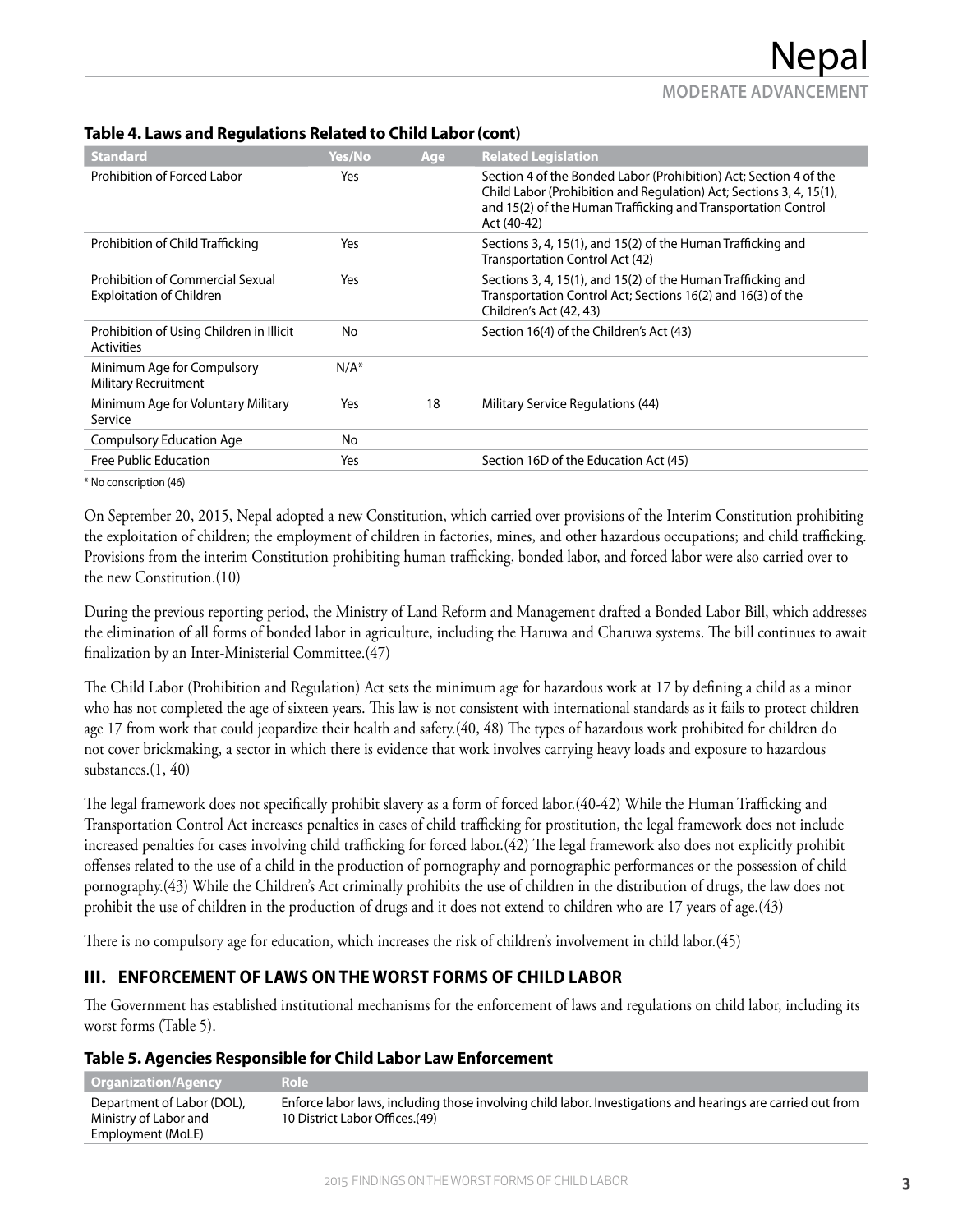Nepal **MODERATE ADVANCEMENT**

### **Table 5. Agencies Responsible for Child Labor Law Enforcement (cont)**

| <b>Organization/Agency</b>                                                          | <b>Role</b>                                                                                                                                                                                                                                                                                                              |
|-------------------------------------------------------------------------------------|--------------------------------------------------------------------------------------------------------------------------------------------------------------------------------------------------------------------------------------------------------------------------------------------------------------------------|
| Nepal Police Women and<br>Children Service Directorate<br>(Women's Cell)            | Investigate crimes involving women and children, including human trafficking. Conduct work through<br>the Nepal Police Women and Children Service Centers located in all 75 districts.(50) Complaints received<br>about child labor in districts without a District Labor Office can be handled by the Nepal Police.(49) |
| Ministry of Land Reform and<br>Management                                           | Enforce laws that prohibit bonded labor in agriculture. (51)                                                                                                                                                                                                                                                             |
| Child Protection Officers and<br>Investigators, Department of<br>Women and Children | Investigate and manage cases involving violations of children's rights. In 2015, the Ministry of Women,<br>Children, and Social Welfare (MWCSW) designated 22 Child Protection Officers and 53 Child Protection<br>Inspectors to carry out these roles.(10, 52)                                                          |
| District Court                                                                      | Enforce children's rights stipulated by the Children's Act.(52)                                                                                                                                                                                                                                                          |
| Office of the Attorney General,<br>Ministry of Law                                  | Prosecute human trafficking-related cases from the district level to the Supreme Court. (50)                                                                                                                                                                                                                             |
| <b>Monitoring Action Committees,</b><br><b>MWCSW</b>                                | Investigate reports of commercial sexual exploitation at the district level, including the exploitation of<br>children in the adult entertainment sector.(53)                                                                                                                                                            |

#### *Labor Law Enforcement*

In 2015, labor law enforcement agencies in Nepal took actions to combat child labor, including its worst forms (Table 6).

#### **Table 6. Labor Law Enforcement Efforts Related to Child Labor**

| <b>Overview of Labor Law Enforcement</b>                                                                                                           | 2014                                | 2015                                 |
|----------------------------------------------------------------------------------------------------------------------------------------------------|-------------------------------------|--------------------------------------|
| Labor Inspectorate Funding                                                                                                                         | Unknown (49)                        | Unknown (10)                         |
| Number of Labor Inspectors                                                                                                                         | Unknown (49)                        | 7‡ (10)                              |
| Inspectorate Authorized to Assess Penalties                                                                                                        | Yes (49)                            | Yes (49)                             |
| Training for Labor Inspectors<br>Initial Training for New Employees<br>Training on New Laws Related to Child Labor<br>■ Refresher Courses Provided | Unknown (49)<br>N/A<br>Unknown (49) | Unknown<br>N/A<br>Unknown (49)       |
| Number of Labor Inspections<br>Number Conducted at Worksite<br>ш<br>■ Number Conducted by Desk Reviews                                             | 945† (10)<br>Unknown<br>Unknown     | $1,437\pm(10)$<br>Unknown<br>Unknown |
| Number of Child Labor Violations Found                                                                                                             | 55† (49)                            | Unknown (10)                         |
| Number of Child Labor Violations for Which Penalties Were Imposed<br>■ Number of Penalties Imposed That Were Collected                             | 55† (49)<br>55† (49)                | Unknown (10)<br>Unknown (10)         |
| Routine Inspections Conducted<br>Routine Inspections Targeted                                                                                      | Unknown<br>Unknown                  | Yes (10)<br>Yes (10)                 |
| Unannounced Inspections Permitted                                                                                                                  | Yes (49)                            | Yes (10)                             |
| Unannounced Inspections Conducted                                                                                                                  | Yes (49)                            | Yes (10)                             |
| <b>Complaint Mechanism Exists</b>                                                                                                                  | Yes (10)                            | Yes (10)                             |
| Reciprocal Referral Mechanism Exists Between Labor Authorities and Social Services                                                                 | Yes (10)                            | Yes (10)                             |

† Data are from the Government of Nepal for the period from July 2013 to July 2014.

‡ Data are from the Government of Nepal for the period from July 2014 to July 2015.

In 2015, for the first time, the Department of Labor (DOL) provided information about labor inspectorate funding. The budget for general labor inspections for the Nepali fiscal year was \$7,250, which included a \$2,000 budget for inspections focused on child labor.(10) DOL officials noted that the budget was inadequate and had been decreased from the previous year. They also noted that the number of inspectors is inadequate.(10) According to the ILO's standard of 1 inspector for every 40,000 workers in developing economies, Nepal should employ approximately 380 inspectors in order to adequately enforce labor laws throughout the country.(54-56) Inspectors periodically receive training on child labor laws and inspection, although this training does not necessarily coincide with the beginning of employment.(49)

During the reporting period, DOL increased the number of inspections that exclusively focused on child labor from 92 in fiscal year 2013/2014 to 389 in fiscal year 2014/2015. During fiscal year 2014/2015, 86 children were rescued as a result of DOL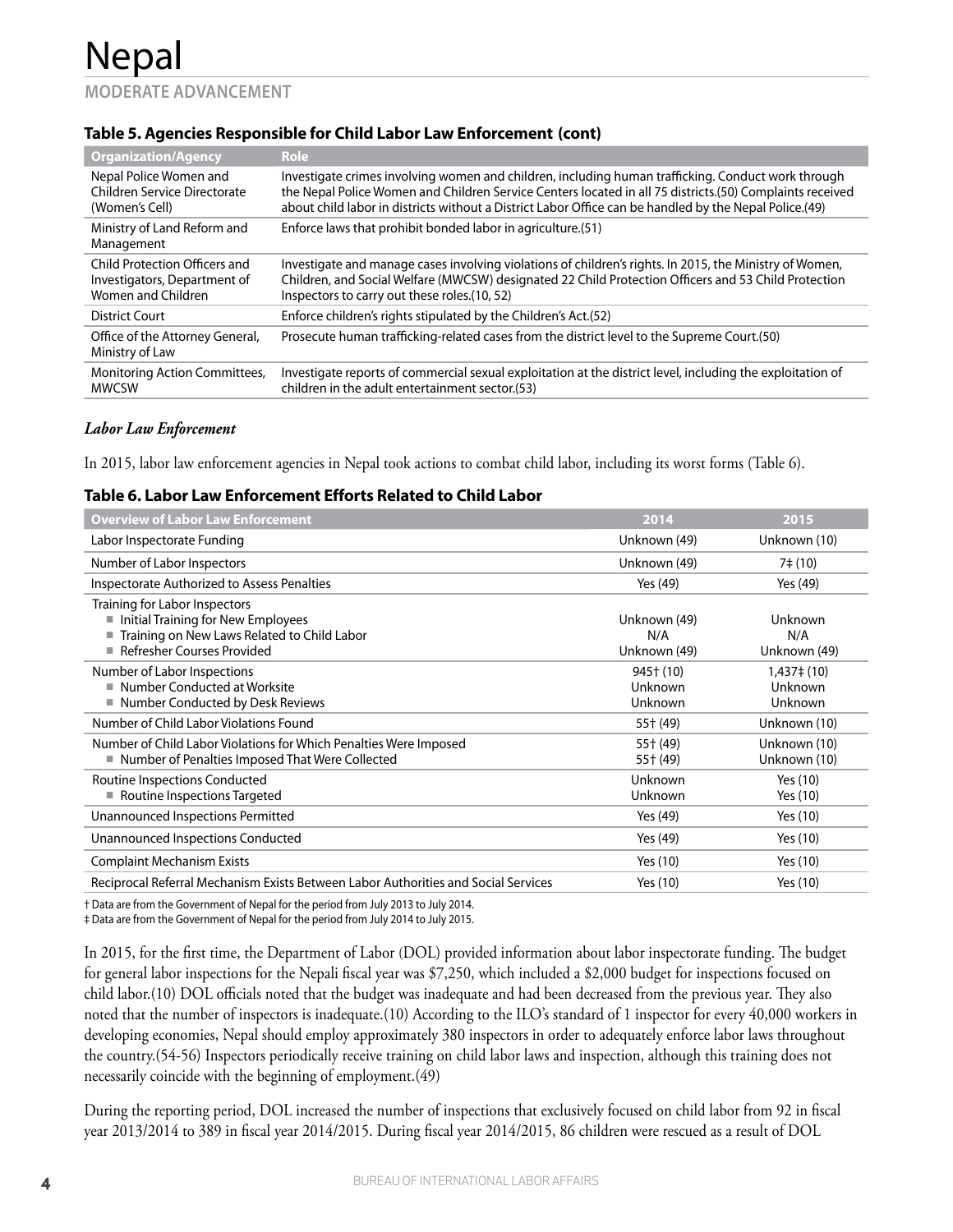Nepal **MODERATE ADVANCEMENT**

referrals to District Child Welfare Boards and NGOs.(10) The Ministry of Labor and Employment (MoLE) also launched an initiative to conduct unannounced monitoring visits at 100 establishments in formal and informal sectors where child labor is more common, including brick kilns, embroidery, hotels, and restaurants.(10)

The size of fines and employer-paid compensation imposed by Labor Officers was not sufficient to deter child labor violations.(10)

In 2015, DOL submitted to MoLE three sets of draft regulatory guidelines that address child labor inspection and monitoring; the rescue, reintegration, and rehabilitation of child laborers; and the litigation and prosecution of cases. MoLE is in the process of conducting a review of the documents prior to granting final approval.(10)

#### *Criminal Law Enforcement*

In 2015, criminal law enforcement agencies in Nepal took actions to combat child labor, including its worst forms (Table 7).

#### **Table 7. Criminal Law Enforcement Efforts Related to the Worst Forms of Child Labor**

| <b>Overview of Criminal Law Enforcement</b>                                                                                                                        | 2014                      | 2015                                  |
|--------------------------------------------------------------------------------------------------------------------------------------------------------------------|---------------------------|---------------------------------------|
| Training for Investigators<br>Initial Training for New Employees<br>■ Training on New Laws Related to the Worst Forms of Child Labor<br>Refresher Courses Provided | Unknown<br>N/A<br>Unknown | <b>Unknown</b><br>N/A<br>Yes (10, 26) |
| Number of Investigations                                                                                                                                           | 136† (49)                 | $181 \pm (10)$                        |
| Number of Violations Found                                                                                                                                         | Unknown                   | Unknown (10)                          |
| Number of Prosecutions Initiated                                                                                                                                   | Unknown                   | Unknown (10)                          |
| Number of Convictions                                                                                                                                              | Unknown                   | Unknown (10)                          |
| Reciprocal Referral Mechanism Exists Between Criminal Authorities and Social Services                                                                              | Yes (49)                  | Yes (10)                              |

† Data are from the Government of Nepal for the period from July 2013 to July 2014.

‡ Data are from the Government of Nepal for the period from July 2014 to July 2015.

From July 2014 to July 2015, 181 human trafficking cases involving 280 victims, including 95 victims under age 18, were registered with the police. The majority of the cases involved sex trafficking to India.(10) However, Nepal does not have a centralized database of criminal human trafficking investigations nor a coordinated approach for gathering and storing data.(53)

While the Nepal Police investigators have insufficient resources, during the reporting period, the Government did increase material support and training to the Nepal Police, including to the Women's Cell, to build their capacity to investigate crimes against women and children.(10) The Ministry of Land Reform and Management lacks the capacity to enforce laws that prohibit bonded labor.(44)

Following the April 2015 earthquake, the Government took actions to reduce the vulnerability of children to human trafficking. The Nepal Police issued orders for personnel at camps for displaced persons, border crossings, and transportation hubs to be alert to activities that may involve child trafficking. Monitoring operations were set up at 10 strategic points on highways, and checkpoints on Nepal's borders with India and China were increased from 8 to 22.(26)

## **IV. COORDINATION OF GOVERNMENT EFFORTS ON THE WORST FORMS OF CHILD LABOR**

The Government has established mechanisms to coordinate its efforts to address child labor, including its worst forms (Table 8).

| <b>Coordinating Body</b>                     | <b>Role &amp; Description</b>                                                                                                                                                                                                                                                                                                                                                                                                                                                            |
|----------------------------------------------|------------------------------------------------------------------------------------------------------------------------------------------------------------------------------------------------------------------------------------------------------------------------------------------------------------------------------------------------------------------------------------------------------------------------------------------------------------------------------------------|
| Child Labor Elimination<br>Section, MoLE     | Coordinate, monitor, and report on all efforts to address child labor. Implement a national action plan on<br>child labor once it is approved.(57)                                                                                                                                                                                                                                                                                                                                       |
| Central Child Welfare Board<br>(CCWB), MWCSW | Monitor and report on the enforcement of laws and the implementation of policies related to child<br>protection in coordination with District Child Welfare Boards.(52) Coordinate with MoLE and civil society to<br>formulate and implement child protection and child labor-related policies.(49) In 2015, CCWB published a<br>child protection mapping and assessment report to provide the Government with recommendations for<br>future child protection policies and programs.(52) |

#### **Table 8. Mechanisms to Coordinate Government Efforts on Child Labor**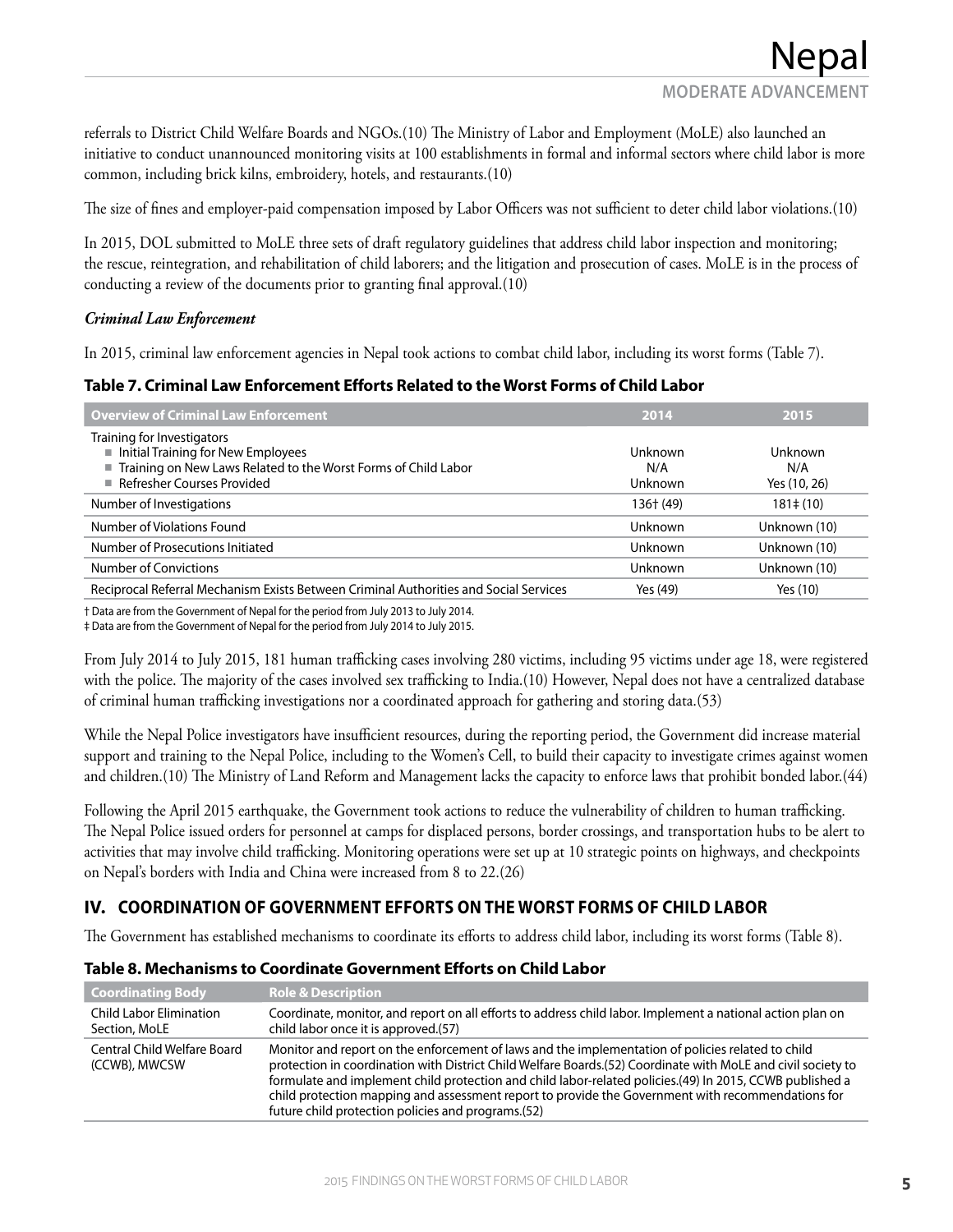Nepal **MODERATE ADVANCEMENT**

| <b>Coordinating Body</b>                                                 | <b>Role &amp; Description</b>                                                                                                                                                                                                                                                                                                                                                                                                                                                                                                                                                                                                                                                                                                                                                                                                                           |
|--------------------------------------------------------------------------|---------------------------------------------------------------------------------------------------------------------------------------------------------------------------------------------------------------------------------------------------------------------------------------------------------------------------------------------------------------------------------------------------------------------------------------------------------------------------------------------------------------------------------------------------------------------------------------------------------------------------------------------------------------------------------------------------------------------------------------------------------------------------------------------------------------------------------------------------------|
| District Child Welfare Boards<br>(DCWBs)                                 | Report on child welfare activities, monitor child care homes, mobilize resources for children at risk, receive<br>and respond to child protection cases, and establish referral mechanisms. Consists of social workers,<br>medical practitioners, and government officials.(52) Child Rights Officers coordinate and monitor child<br>welfare activities and are appointed by, and report to, the DCWBs. In 2015, the number of Child Rights<br>Officers decreased from 75 to 63 due to reduced NGO funding.(10)                                                                                                                                                                                                                                                                                                                                        |
| National Network Against<br>Child Labor                                  | Serve as a referral mechanism for children who are found in child labor to access services. (58) Consists of<br>District Labor Officers, District Women and Children Officers, officers from the Nepal Police Women and<br>Children Service Centers, Chief District Officers, NGOs, and thousands of youth clubs.(50)                                                                                                                                                                                                                                                                                                                                                                                                                                                                                                                                   |
| Inter-Agency Coordination<br>Group                                       | Collaborate with the Government in assessing and mapping child protection in Nepal. Composed of<br>UNICEF, Plan Nepal, Save the Children International, Terres des Hommes, World Vision, and World Education<br>International.(59)                                                                                                                                                                                                                                                                                                                                                                                                                                                                                                                                                                                                                      |
| <b>National Coordination</b><br>Committee on Human<br><b>Trafficking</b> | Serve as the lead agency involved in policy to control human trafficking. Implement laws and counter-<br>trafficking efforts, including working with NGOs to link children to proper services.(50) Formed by the<br>MWCSW and made up of senior officials from the MWCSW and other ministries, as well as representatives<br>of NGOs, intergovernmental agencies, and victims of human trafficking. (50) Enhance coordination between<br>central and district-level officials and NGOs through regular meetings and trainings with officials from<br>District Committees for Controlling Human Trafficking and newly created Village Committees.(53) By 2015,<br>187 Local Committees for Controlling Human Trafficking had been established by USAID's Combating<br>Trafficking in Person program, and MWCSW had established 136 Local Committees.(26) |
| National Human Rights<br>Commission                                      | Monitor and receive complaints on child rights violations. (52) Report on the status of trafficking in persons<br>victims and coordinate with civil society organizations through the Office of the Special Rapporteur on<br>Trafficking.(50, 52)                                                                                                                                                                                                                                                                                                                                                                                                                                                                                                                                                                                                       |

Since the expiration of the National Master Plan on Child Labor (2004-2014), Nepal does not have a mechanism, such as a national steering committee, to coordinate efforts to eliminate child labor across government ministries.(10)

## **V. GOVERNMENT POLICIES ON THE WORST FORMS OF CHILD LABOR**

The Government of Nepal has established policies related to child labor, including its worst forms (Table 9).

#### **Table 9. Policies Related to Child Labor**

| <b>Policy</b>                                                                       | <b>Description</b>                                                                                                                                                                                                                                                                                                                                                                                                                                                                                                                                                                                                          |
|-------------------------------------------------------------------------------------|-----------------------------------------------------------------------------------------------------------------------------------------------------------------------------------------------------------------------------------------------------------------------------------------------------------------------------------------------------------------------------------------------------------------------------------------------------------------------------------------------------------------------------------------------------------------------------------------------------------------------------|
| School Sector Reform Plan<br>$(2009 - 2015)$                                        | Targets children out of school and at risk of entering the worst forms of child labor. Aimed to expand<br>access to education and provide alternative schooling and non-formal education to vulnerable<br>populations.(50, 60) Overseen by the Ministry of Education.(50, 60)                                                                                                                                                                                                                                                                                                                                               |
| National Planning<br>Commission's Three-Year Plan<br>$(2013 - 2015)$                | Aimed to create an enabling environment for the protection and promotion of children's rights, including<br>elimination of child labor and child abuse in all sectors.(49)                                                                                                                                                                                                                                                                                                                                                                                                                                                  |
| National Plan of Action<br><b>Against Trafficking in Persons</b><br>$(2011 - 2016)$ | Promotes and protects the rights of human trafficking victims and survivors, and outlines policies for<br>providing justice and punishing perpetrators.(4) In 2015, MWCSW, with support from the Combating<br>Trafficking in Persons program, conducted 6 two-day regional workshops, covering all 75 districts. Roles<br>and responsibilities of district-level agencies were clarified and the budget and timeline to accomplish the<br>goals of the national action plan were established.(26) Chief District Officers, Women Development Officers,<br>district attorneys, and local officials attended the program.(26) |

In 2015, MoLE officials worked on a five-year national action plan that aims to eliminate child labor by 2020. MoLE seeks to finalize the draft plan and submit it for Cabinet approval in 2016.(10)

Following the April 2015 earthquake, the Government adopted policies to reduce the vulnerability of children to human trafficking. The MWCSW required that when children under 16 years of age travel, they must be accompanied by a parent or legal guardian, unless an exception was approved by the District Child Welfare Board.(26) The MWCSW also increased monitoring of child welfare homes and temporarily suspended the registration of new homes.(26)

## **VI. SOCIAL PROGRAMS TO ADDRESS CHILD LABOR**

In 2015, the Government of Nepal funded and participated in programs that include the goal of eliminating or preventing child labor, including its worst forms (Table 10).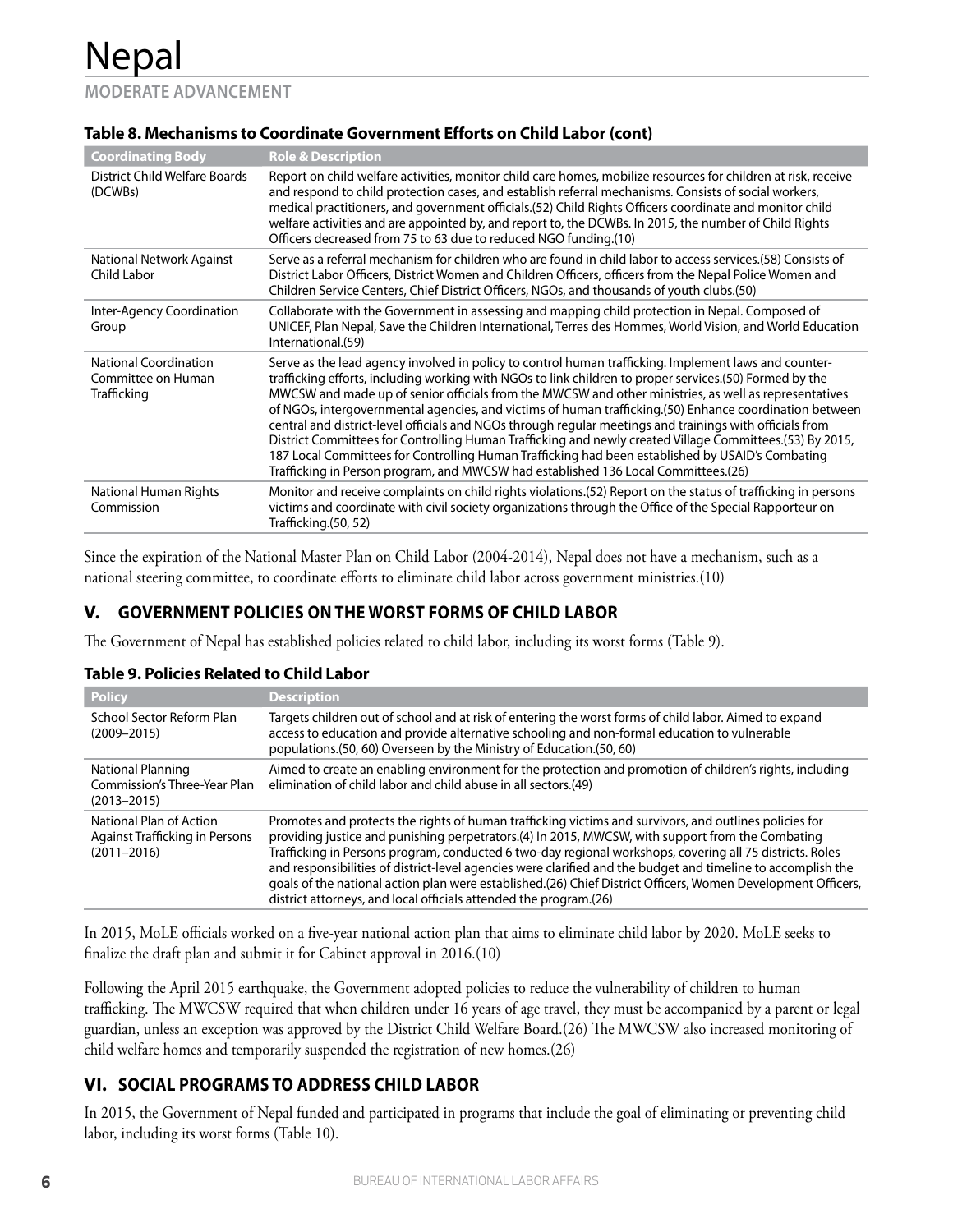## **Table 10. Social Programs to Address Child Labor**

| Program                                                                                                                            | <b>Description</b>                                                                                                                                                                                                                                                                                                                                                                                                                                                                                                                                                                                                                                                                                                                                                                                                                                                                                                                                                                    |
|------------------------------------------------------------------------------------------------------------------------------------|---------------------------------------------------------------------------------------------------------------------------------------------------------------------------------------------------------------------------------------------------------------------------------------------------------------------------------------------------------------------------------------------------------------------------------------------------------------------------------------------------------------------------------------------------------------------------------------------------------------------------------------------------------------------------------------------------------------------------------------------------------------------------------------------------------------------------------------------------------------------------------------------------------------------------------------------------------------------------------------|
| Comprehensive<br>Child Labor Program<br>$(2011 - 2015)$                                                                            | UNICEF National Committee-funded program, implemented by UNICEF and municipal governments in<br>collaboration with NGOs, that provided rehabilitation and reintegration services for children rescued from the<br>worst forms of child labor.(49) In 2015, 555 children in exploitative labor were identified and rescued.(10)                                                                                                                                                                                                                                                                                                                                                                                                                                                                                                                                                                                                                                                        |
| Green Flag Movement<br>$(2014 - 2017)$ <sup>+</sup>                                                                                | ILO-funded, municipal government campaign to eliminate child labor. Includes child labor monitoring and<br>awareness-raising activities.(61) Homes and businesses display a green flag to indicate that it is a child labor-<br>free zone. Jointly organized by Lalitpur and Hetauda municipal governments and Children and Women in<br>Social Services and Human Rights in 2014.(10, 61) In 2015, the campaign expanded to Panauti and Dhulikhel<br>municipal governments, resulting in the rescue of two children in each municipality.(10)                                                                                                                                                                                                                                                                                                                                                                                                                                         |
| Child Helpline - 1098 <sup>+</sup>                                                                                                 | MWCSW- and Child Workers in Nepal-funded helpline operated by the Nepal Telecommunications<br>Authority.(10) Responds to calls about missing children, child abuse, child labor exploitation, child trafficking,<br>and child sexual abuse.(62) Currently operates in 13 districts and municipalities.(10, 63) Also operates in<br>Bangladesh, Bhutan, India, Maldives, Pakistan, and Sri Lanka to ensure access for children who have been<br>trafficked in this region.(49, 64)                                                                                                                                                                                                                                                                                                                                                                                                                                                                                                     |
| Country-Level<br>Engagement and<br><b>Assistance to Reduce</b><br>Child Labor II (CLEAR II)<br>$(2014 - 2018)$                     | USDOL-funded capacity-building project implemented by Winrock International and partners Verité and<br>Lawyers Without Borders in at least eight countries to build the local and national capacity of the Government<br>to address child labor. Aims to improve legislation addressing child labor issues, including by bringing local<br>or national laws into compliance with international standards, improve monitoring and enforcement of laws<br>and policies related to child labor, collaborate with the South Asia Initiative to End Violence Against Children<br>(SAIEVAC) on a Regional Action Plan on Child Labor, and enhance the implementation of national and local<br>policies and programs aimed at reducing and preventing child labor in Nepal.(65) In response to the 2015<br>earthquakes, the project is working with the municipalities of Dhulikhel and Panauti to develop and revise<br>Disaster Response Plans to include child protection provisions.(65) |
| From Protocol to Practice:<br>A Bridge to Global Action<br>on Forced Labor (The<br>Bridge Project)*                                | USDOL-funded global project implemented by the ILO to support global and national efforts aimed at<br>combating forced labor of adults and children under the 2014 ILO Protocol and supporting Recommendation<br>to ILO C. 29 on Forced Labor. Includes Mauritania, Nepal, and Peru as priority countries.(66) A list of project<br>activities is to be finalized in 2016.                                                                                                                                                                                                                                                                                                                                                                                                                                                                                                                                                                                                            |
| Towards Achieving the<br>Elimination of the Worst<br>Forms of Child Labor<br>as Priority (ACHIEVE)<br>$(2013 - 2016)$              | \$582,000 Government of Denmark-funded, 3-year program implemented by ILO-IPEC that aims to strengthen<br>national-level capacity and to support the policy environment. Includes the development and testing of<br>a training program and the preparation of a national child labor policy, a revised hazardous work list, and<br>recommendations for upgrading national legislation related to child labor.(67) Projected outcomes include<br>creating child labor-free communities through replicable and scalable models, and strengthening the policy<br>environment and the capacity of institutions that can contribute toward child labor elimination.(67)                                                                                                                                                                                                                                                                                                                    |
| Project for the Prevention<br>and Reduction of Child<br>Labor in Restaurants in the<br>Kathmandu Valley (PRE-<br>CLOR) (2011-2015) | Japanese-funded project implemented by Child Workers in Nepal Concerned Center that increased the<br>capacity-building of municipal and ward child protection committees, granted certificate awards for child<br>labor-free restaurants and tea shops, and continued an awareness-raising campaign that included workshops<br>with the MWCSW, the Ministry of Federal Affairs and Local Development, and other stakeholders.(68)                                                                                                                                                                                                                                                                                                                                                                                                                                                                                                                                                     |
| Decent Work Country<br>Program, Nepal<br>$(2013 - 2017)$                                                                           | ILO, MoLE, Federation of Nepalese Chambers of Commerce and Industry, and Nepal Trade Union Congress-<br>implemented program.(69) Key objectives are to provide technical and financial assistance to implement<br>the provisions of ratified conventions on child labor, strengthen MoLE's child labor monitoring and reporting<br>systems for prevention and early detection, support the mapping of community service providers, and assist<br>the Government to revise a hazardous child labor list.(69)                                                                                                                                                                                                                                                                                                                                                                                                                                                                           |
| <b>Combating Trafficking</b><br>in Persons (CTIP) Project<br>$(2010 - 2016)$                                                       | \$9.1 million USAID-funded, 6-year project to reduce human trafficking and protect the rights of victims. Aims<br>to strengthen protection services for survivors of human trafficking, build the capacity of the judiciary and law<br>enforcement agencies to effectively enforce legal measures and increase prosecutions, and prevent human<br>trafficking by building awareness among groups that are vulnerable to human trafficking for purposes of<br>labor and sexual exploitation.(10, 70)                                                                                                                                                                                                                                                                                                                                                                                                                                                                                   |
| Support for Schoolst                                                                                                               | MoLE program that supports five schools in the Kathmandu Valley for children ages 5-16 who are at risk<br>of working in the worst forms of child labor. Provides scholarships to cover associated schooling costs for<br>children outside the Kathmandu Valley to attend a local public school, and works with local NGOs to verify<br>that children are attending class.(49)                                                                                                                                                                                                                                                                                                                                                                                                                                                                                                                                                                                                         |
| <b>Compulsory Education</b><br>Pilot Program <sup>+</sup>                                                                          | Ministry of Education program under the School Sector Reform Plan, designed to provide compulsory basic<br>education, including free tuition and books, in 13 districts for children ages 5-12.(49) In 2015, compulsory<br>basic education was expanded from 13 districts to an additional 8 districts.(10)                                                                                                                                                                                                                                                                                                                                                                                                                                                                                                                                                                                                                                                                           |
| School Sector Reform<br>Program (2009-2016)                                                                                        | World Bank-financed, 7-year investment loan program to support the School Sector Reform Plan (2009-2016).<br>Seeks to increase access and improve the quality of school education, particularly basic education (grades one<br>to eight), with a focus on children from marginalized groups.(71)                                                                                                                                                                                                                                                                                                                                                                                                                                                                                                                                                                                                                                                                                      |

\* Program was launched during the reporting period.

† Program is funded by the Government of Nepal.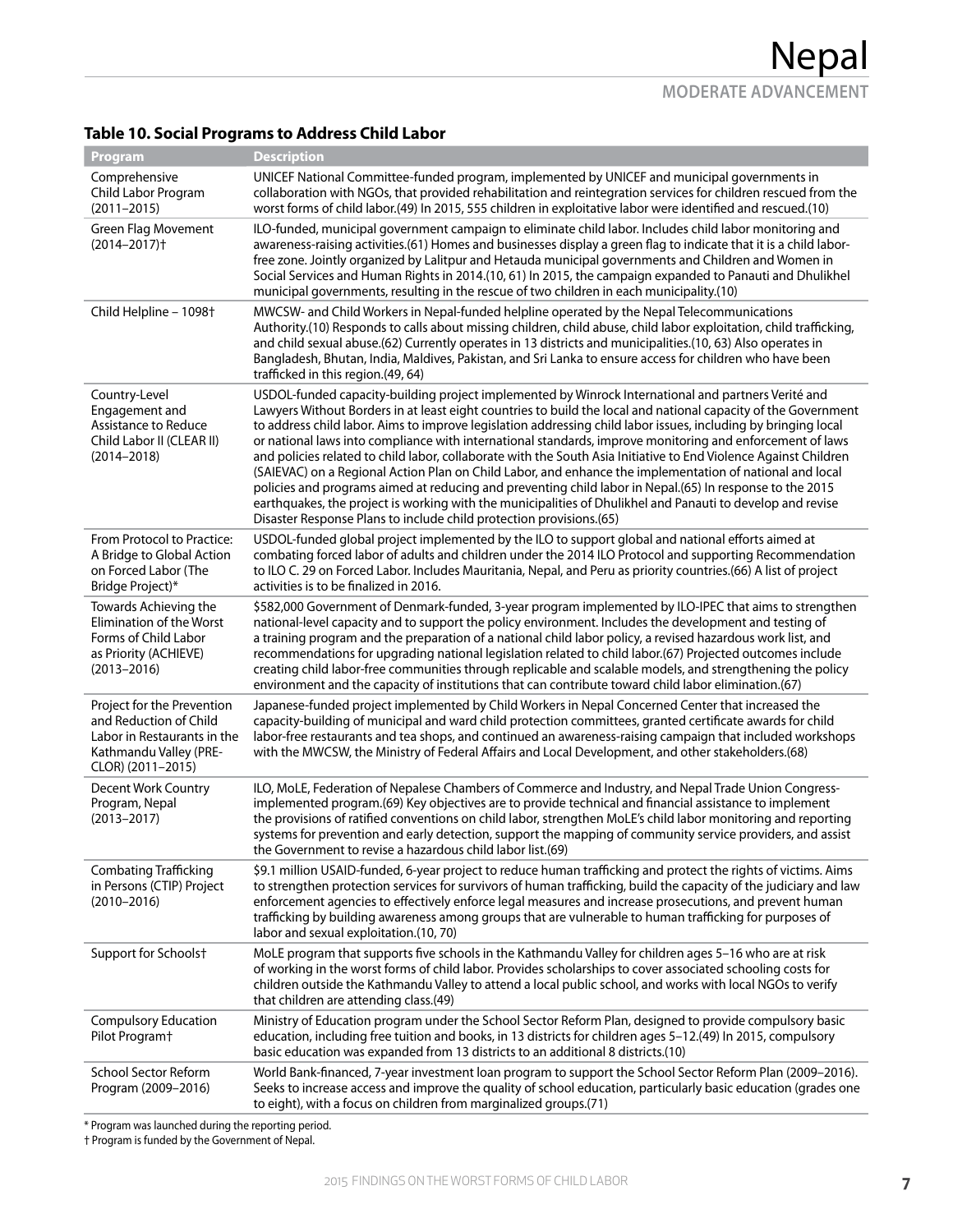## **VII. SUGGESTED GOVERNMENT ACTIONS TO ELIMINATE THE WORST FORMS OF CHILD LABOR**

Based on the reporting above, suggested actions are identified that would advance the elimination of child labor, including its worst forms, in Nepal (Table 11).

#### **Table 11. Suggested Government Actions to Eliminate Child Labor, Including Its Worst Forms**

| <b>Area</b>     | <b>Suggested Action</b>                                                                                                                                                                                                                                                                           | <b>Year(s) Suggested</b> |
|-----------------|---------------------------------------------------------------------------------------------------------------------------------------------------------------------------------------------------------------------------------------------------------------------------------------------------|--------------------------|
| Legal Framework | Ratify the Palermo Protocol on Trafficking in Persons.                                                                                                                                                                                                                                            | $2013 - 2015$            |
|                 | Ensure that laws are in line with ILO C. 182 by raising the minimum age for entry into<br>hazardous work to 18.                                                                                                                                                                                   | $2009 - 2015$            |
|                 | Ensure that the types of hazardous work prohibited for children are comprehensive.                                                                                                                                                                                                                | 2015                     |
|                 | Ensure that the legal framework criminally prohibits all forms of forced labor and the<br>trafficking of children for the purposes of forced labor.                                                                                                                                               | 2015                     |
|                 | Ensure that the law explicitly criminalizes the use of children in the production of<br>pornography and pornographic performances, and the possession of child pornography.                                                                                                                       | 2015                     |
|                 | Ensure that the law criminally prohibits the use of children through age 17 in the<br>production of drugs and other illicit activities.                                                                                                                                                           | 2015                     |
|                 | Make primary education compulsory until at least the minimum age for.                                                                                                                                                                                                                             | $2009 - 2015$            |
| Enforcement     | Collect and publish data on labor law enforcement actions, including the number of<br>child labor law violations. Collect and publish data on criminal law enforcement actions,<br>including the number of violations, prosecutions, and convictions involving the worst<br>forms of child labor. | 2015                     |
|                 | Increase the number of labor inspectors trained and responsible for providing enforcement<br>of child labor laws to meet international standards.                                                                                                                                                 | $2010 - 2015$            |
|                 | Ensure that penalties are sufficient to deter child labor law violations.                                                                                                                                                                                                                         | 2015                     |
|                 | Increase the capacity to gather, store, and report on data related to human trafficking,<br>including the ability to disaggregate data to identify the number of child trafficking victims.                                                                                                       | $2009 - 2015$            |
|                 | Provide additional resources for the Nepal Police so that they are able to enforce laws<br>prohibiting crimes against children, including the worst forms of child labor.                                                                                                                         | $2011 - 2015$            |
|                 | Increase the capacity of the Ministry of Land Reform and Management to effectively<br>enforce laws that prohibit bonded labor in agriculture.                                                                                                                                                     | $2014 - 2015$            |
| Social Programs | Eliminate barriers to education, including lack of schools, lack of sanitation facilities,<br>and fees.                                                                                                                                                                                           | $2013 - 2015$            |

#### **REFERENCES**

- 1. ILO-IPEC. *Occupational Health and Safety Assessment of Child Workers in the Brick Industry, Nepal*; 2014. http://www.ilo.org/ipec/Informationresources/WCMS\_ IPEC\_PUB\_25297/lang--en/index.htm.
- 2. World Education and Plan Nepal. *A Rapid Assessment of Children in the Brick Industry*. Boston; 2012. http://www.worlded.org/WEIInternet/resources/ publication/display.cfm?txtGeoArea=INTL&id=13985&thisSection=Resources.
- 3. American Bar Association. *Human Trafficking Assessment Tool Report*. Washington; July 2011. http://www.americanbar.org/content/dam/aba/directories/roli/nepal/ nepal\_human\_trafficking\_assessment\_report\_2011.authcheckdam.pdf.
- 4. National Human Rights Commission. *Trafficking in Persons Especially on Women and Children in Nepal*. Katmandu; 2011. http://www.nhrcnepal.org/nhrc\_new/ doc/newsletter/National%20Report%20on%20Traffiking%20in%20Persons%20 %20Especially%20%20on%20women%20and%20Children%20in%20 Nepal%20-%202012.pdf.
- 5. U.S. Department of State. "Nepal," in *Country Reports on Human Rights Practices-2014*. Washington, DC; June 25, 2015; http://www.state.gov/g/drl/rls/hrrpt/.
- 6. U.S. Department of State. "Nepal," in *Trafficking in Persons Report- 2015*. Washington, DC; July 27, 2015; http://www.state.gov/j/tip/rls/tiprpt/index.htm.
- 7. UNESCO Institute for Statistics. *Gross intake ratio to the last grade of primary. Total*. [accessed December 16, 2015]; http://www.uis.unesco.org/Pages/default. aspx?SPSLanguage=EN. Data provided is the gross intake ratio to the last grade of primary school. This measure is a proxy measure for primary completion. This ratio is the total number of new entrants in the last grade of primary education, regardless of age, expressed as a percentage of the population at the theoretical entrance age to the last grade of primary. A high ratio indicates a high degree of current primary education completion. Because the calculation includes all new

entrants to last grade (regardless of age), the ratio can exceed 100 percent, due to over-aged and under-aged children who enter primary school late/early and/ or repeat grades. For more information, please see the "Children's Work and Education Statistics: Sources and Definitions" section of this report.

- 8. UCW. *Analysis of Child Economic Activity and School Attendance Statistics from National Household or Child Labor Surveys*. Original data from Labour Force Survey, 2008. Analysis received December 18, 2015. Reliable statistical data on the worst forms of child labor are especially difficult to collect given the often hidden or illegal nature of the worst forms. As a result, statistics on children's work in general are reported in this chart, which may or may not include the worst forms of child labor. For more information on sources used, the definition of working children and other indicators used in this report, please see the "Children's Work and Education Statistics: Sources and Definitions" section of this report.
- 9. International Trade Union Confederation. *Internationally Recognised Core Labour Standards in Nepal*. Geneva; February 2012. http://www.ituc-csi.org/IMG/pdf/ final-nepal\_.pdf.
- 10. U.S. Embassy- Kathmandu. *reporting, January 19, 2016*.
- 11. CWISH Nepal, NEWCPC Dang. *Situation of Child Labor in Ghorahi and Tulasipur Municipals of Daang Nepal*Ghorahi Municipality and Tulasipur Municipality Dang; September 2011. https://www.researchgate.net/ publication/224934574\_Situation\_of\_Child\_Labor\_in\_Ghorahi\_and\_Tulasipur\_ Municipals\_of\_Daang\_Nepal.
- 12. Upendra B. Pradhanang, e al. "National Livestock Policy of Nepal: Needs and Opportunities." *Agriculture*, no. 5(2015); file:///C:/Users/Oetken-Jennifer-L/ Downloads/agriculture-05-00103.pdf.
- 13. Sita Ram Luitel, program coordinatior at World Education. Interview with USDOL official. April 23, 2015.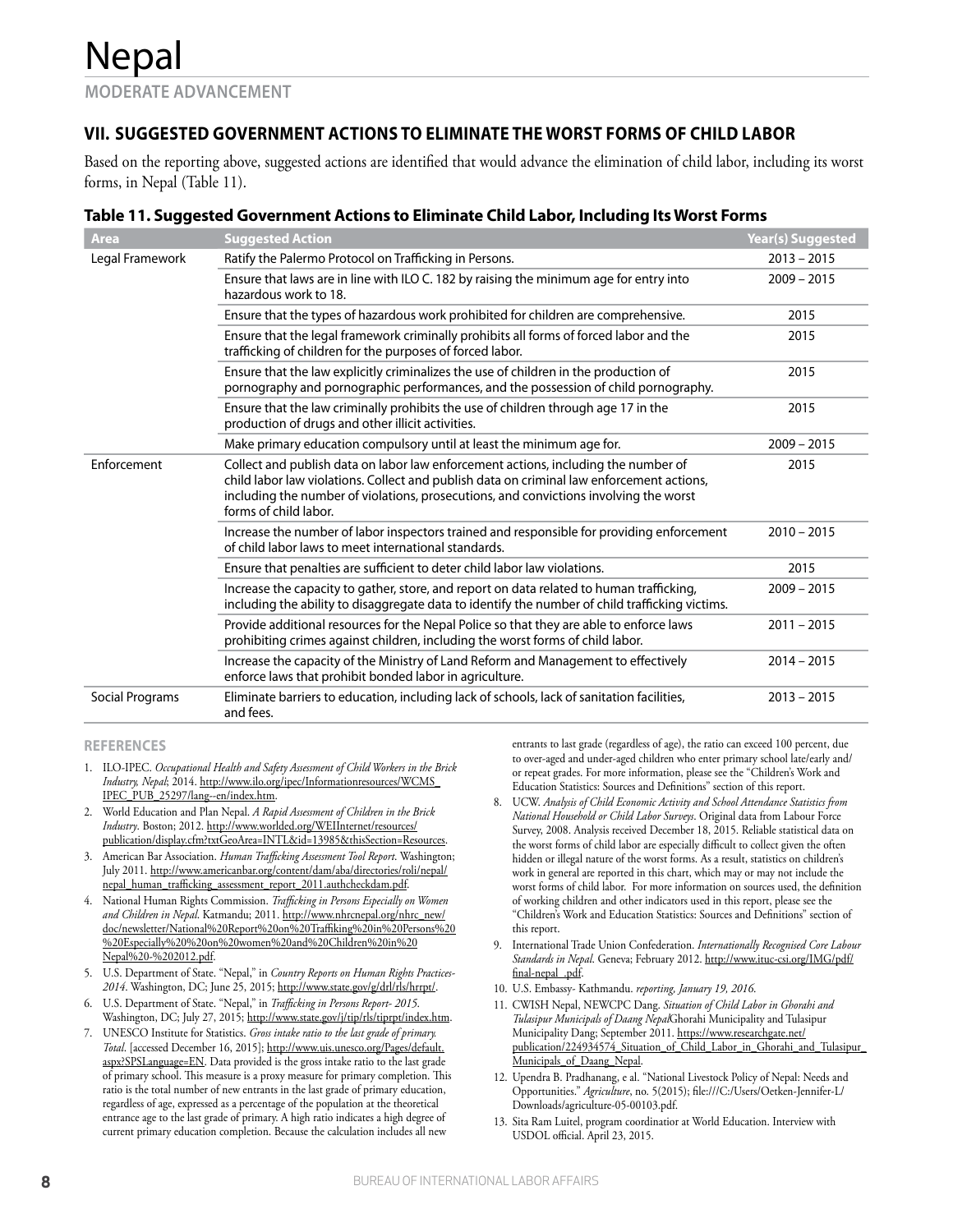## **MODERATE ADVANCEMENT**

Nepal

- 14. Lubha Raj Neupane, Executive Director of GoodWeave Nepal. Interview with USDOL official. April 23, 2015.
- 15. World Education and Plan Nepal. *A Rapid Assessment of Children in the Mining Industry in Nepal*. Boston; 2012. http://www.worlded.org/WEIInternet/resources/ publication/display.cfm?txtGeoArea=INTL&id=13986&thisSection=Resources.
- 16. CNN. "Nepal Carpet Crisis Pushing Children into Slavery." cnn.com [online] June 16, 2011 [cited April 11, 2013]; http://articles.cnn.com/2011-06-16/world/ cfp.nepal.carpet.industry.children\_1\_child-labor-child-workers-carpet-industry?\_ s=PM:WORLD.
- 17. Balch, O. "10,000 children estimated to work in Nepal's carpet industry." The Guardian, London, November 20, 2014. http://www.theguardian.com/ sustainable-business/2014/nov/20/10000-children-estimated-to-work-in-nepalscarpet-industry.
- 18. World Education, Child Development Society. *Child Labor in the Zari Industry*; April 2013. http://www.worlded.org/WEIInternet/inc/common/\_download\_pub. cfm?id=13991&lid=3.
- 19. World Education and Plan Nepal. *A Rapid Assessment of Children Working in the Domestic Sector*. Boston; 2012. http://www.worlded.org/WEIInternet/resources/ publication/display.cfm?txtGeoArea=INTL&id=13987&thisSection=Resources.
- 20. ILO Country Office for Nepal. *ILO Nepal Decent Work Newsletter*. Kathmandu; May 2014. http://www.ilo.org/kathmandu/info/public/WCMS\_248195/lang--en/ index.htm.
- 21. Deutsche Presse-Agentur. "Child Labourers Face Harsh Conditions in Nepal." india.nydailynews.com [online] June 13, 2012 [cited April 11, 2013]; http:// india.nydailynews.com/newsarticle/4fd8c1ccb1e35d7e18000001/child-laborersface-harsh-conditions-in-nepal.
- 22. World Education and Plan Nepal. *A Rapid Assessment of Children in the Urban Transport Sector in Nepal*. Boston; 2012. http://www.worlded.org/WEIInternet/ resources/publication/display.cfm?txtGeoArea=INTL&id=13983&thisSection=Re sources.
- 23. World Education and Plan Nepal. *A Rapid Assessment of Children Working as Porters in Nepal*. Boston; 2012. http://www.worlded.org/WEIInternet/resources/ publication/display.cfm?txtGeoArea=INTL&id=13988&thisSection=Resources.
- 24. World Education. *Naya Bato Naya Paila (New Path New Steps)*. Project Document. Boston; August 2011.
- 25. Kala, A. "For These Girls, Two Worlds are Within a 4-km Span." dailymail.co.uk [online] October 5, 2012 [cited April 11, 2013]; http://www.dailymail.co.uk/ indiahome/indianews/article-2213538/Maiti-Nepal-Two-worlds-4-km-span.html.
- 26. U.S. Embassy- Kathmandu. *reporting, February 1, 2016*.
- 27. Krahe, D. "Victims of Child Slavery Learning to Fight Back." derspeigel. de [online] March 25, 2011 [cited April 11, 2013]; http://www.spiegel.de/ international/world/0,1518,749955,00.html.
- 28. Dunham, M. *Nepali police rescue 124 child workers from sari embroidery factories in Kathmandu Valley*, Mikel Dunham, [blog] July 6, 2012 [cited February 19, 2016]; http://www.mikeldunham.blogs.com/mikeldunham/2012/07/nepali-policerescue-124-child-workers-from-sari-embroidery-factories-in-kathmandu-valley. html.
- 29. Giri, B. "The Bonded Labour System in Nepal: Musahar and Tharu Communities' Assessments of Haliya and Kamaiya Labour Contracts." *Journal of Alternative Perspectives in the Social Sciences*, 4(No. 2)(2012);
- 30. ILO. *Forced labour of adults and children in the agriculture sector of Nepal: Focusing on Haruwa-Charuwa in eastern Tarai and Haliya in far-western Hills*. Kathmandu; July 1, 2013. http://www.ilo.org/kathmandu/whatwedo/publications/ WCMS\_217086/lang--en/index.htm.
- 31. Hindustan Times. "80 Child Workers Rescued after Swoop." Hindustan Times, New Delhi, May 25, 2012; News. http://www.hindustantimes.com/India-news/ NewDelhi/80-child-workers-rescued-after-swoop/Article1-860840.aspx.
- 32. Express News Service. "30 child workers rescued from Bangalore leather units." The Indian Express, October 17, 2014. http://indianexpress.com/article/cities/ bangalore/30-child-workers-rescued-from-bangalore-leather-units/.
- 33. Integrated Regional Information Networks. "Nepal: Chepang struggle to educate their children." IRINnews.org [online] July 24, 2012 [cited January 17, 2013]; http://www.irinnews.org/printreport.aspx?reportid=95935.
- 34. Integrated Regional Information Networks. "Nepal: Girls Worst Exploited as Child Labourers." IRINnews.org [online] January 27, 2011 [cited April 11, 2013]; http://www.irinnews.org/report.aspx?reportid=91735.
- 35. Aryal, N. *The high costs of free education in government schools of Nepal*, Rukmini Foundation, [online] January 6, 2012 [cited March 8, 2016]; http://www. rukminifoundation.org/2012/01/06/not-so-free-education/.
- 36. Tripathi, N. "Problems Nepali Adolescents Generally Face." Republica, Kathmandu, October 10, 2012; Nepal. http://www.myrepublica.com.
- 37. Human Rights Watch. *Futures Stolen: Barriers to Education for Children wiht Disabilities in Nepal*. New York; August 2011. http://www.hrw.org/sites/default/ files/reports/nepal0811ForWebUpload.pdf.
- 38. Iaccino, L. "Nepal earthquake: Women and children at risk of being trafficked." International Business Times, May 12, 2015. http://www.ibtimes.co.uk/nepalearthquake-women-children-risk-being-trafficked-1500925.
- 39. Brown, G. *How child traffickers are exploiting the Nepal earthquake disaster*, A World at School, [blog] May 17, 2015 [cited February 19, 2016]; http://www. aworldatschool.org/news/entry/how-child-traffickers-are-exploiting-the-nepalearthquake-disaster-1967.
- 40. Government of Nepal. *Child Labour (Prohibition and Regulation) Act*, No. 14, enacted 2000. http://www.nepaldemocracy.org/documents/national\_laws/ childlabour\_act.htm.
- 41. Government of Nepal. *The Bonded Labor (Prohibition) Act*, enacted 2002. http:// www.ilo.org/dyn/natlex/natlex4.detail?p\_lang=en&p\_isn=71670.
- 42. Government of Nepal. *Trafficking in Person and Transportation (Control) Act*, 2064 Bikram Era, enacted 2007. http://www.asianlii.org/np/legis/laws/htatca2064458/
- 43. Government of Nepal. *Children's Act*, enacted 1992. http://www.nepaldemocracy. org/documents/national\_laws/children\_act.htm.
- 44. U.S. Embassy- Kathmandu official. E-mail communication to USDOL official. March 6, 2015.
- 45. Government of Nepal. *Education Act*, enacted 1971. http://planipolis.iiep.unesco. org/upload/Nepal/Nepal\_Education\_Act\_1971.pdf.
- 46. Child Soldiers International. *Louder Than Words: An agenda for action to end state use of child soldiers*. London; September 2012. http://www.child-soldiers.org/ global\_report\_reader.php?id=562.
- 47. ILO. Newsletter: Special Action Programme to combat Forced Labour; 2014. http:// www.ilo.org/wcmsp5/groups/public/---ed\_norm/---declaration/documents/ publication/wcms\_221069.pdf.
- 48. ILO Committee of Experts. *Observation concerning Worst Forms of Child Labour Convention, 1999 (No. 182) Nepal (ratification: 2002) Published: 2013*; accessed March 7, 2014; http://www.ilo.org/dyn/normlex/en/f?p=1000:13100:0::NO:131 00:P13100\_COMMENT\_ID:3057745:NO.
- 49. U.S. Embassy- Kathmandu. *reporting, January 9, 2015*.
- 50. U.S. Embassy- Kathmandu. *reporting, January 21, 2014*.
- 51. U.S. Embassy- Kathmandu. *reporting, February 9, 2010*.
- 52. Ministry of Women, Children and Social Welfare, Central Child Welfare Board. *Child Protection Mapping and Assessment Summary Report*Government of Nepal; September 2015. http://unicef.org.np/uploads/files/862008621206930562-childprotection-book.pdf.
- 53. U.S. Embassy- Kathmandu. *reporting, February 26, 2015*.
- 54. ILO. *Strategies and Practice for Labour Inspection*. Geneva, Committee on Employment and Social Policy; November 2006. http://www.ilo.org/public/ english/standards/relm/gb/docs/gb297/pdf/esp-3.pdf. Article 10 of ILO Convention No. 81 calls for a "sufficient number" of inspectors to do the work required. As each country assigns different priorities of enforcement to its inspectors, there is no official definition for a "sufficient" number of inspectors. Amongst the factors that need to be taken into account are the number and size of establishments and the total size of the workforce. No single measure is sufficient but in many countries the available data sources are weak. The number of inspectors per worker is currently the only internationally comparable indicator available. In its policy and technical advisory services, the ILO has taken as reasonable benchmarks that the number of labor inspectors in relation to workers should approach: 1/10,000 in industrial market economies; 1/15,000 in industrializing economies; 1/20,000 in transition economies; and 1/40,000 in less developed countries.
- 55. UN. *World Economic Situation and Prospects 2012 Statistical Annex*. New York. http://www.un.org/en/development/desa/policy/wesp/wesp\_ current/2012country\_class.pdf. For analytical purposes, the Development Policy and Analysis Division (DPAD) of the Department of Economic and Social Affairs of the United Nations Secretariat (UN/DESA) classifies all countries of the world into one of three broad categories: developed economies, economies in transition, and developing countries. The composition of these groupings is intended to reflect basic economic country conditions. Several countries (in particular the economies in transition) have characteristics that could place them in more than one category; however, for purposes of analysis, the groupings have been made mutually exclusive. The list of the least developed countries is decided upon by the United Nations Economic and Social Council and,